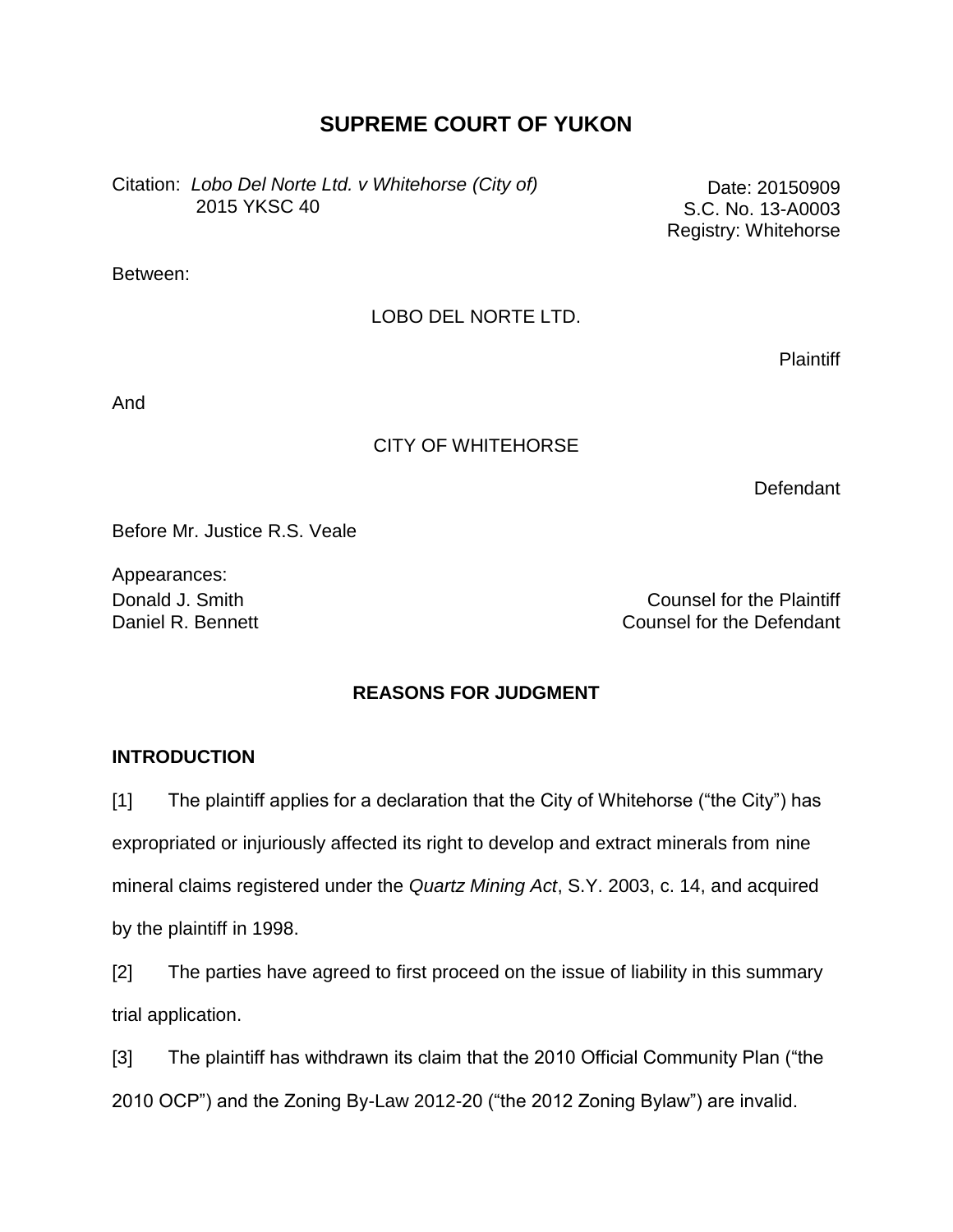[4] The City pleads that the application is premature as the plaintiff has not applied to amend the 2010 OCP or the 2012 Zoning Bylaw. That application remains open to the plaintiff but does not prevent a ruling on the declaration applied for.

[5] The City also applied to have portions of the affidavit of Barry Ernewein, the owner of the plaintiff, struck on the grounds that they were inadmissible personal opinion or argument. I have chosen to ignore these aspects of the affidavit as they primarily concern the value of the mining claims which is really not relevant for this application.

#### **BACKGROUND AND FACTS**

[6] The plaintiff purchased the claims from Hudson Bay Mining & Smelting in April 1998. The claims are located in the City of Whitehorse in an area known as the Whitehorse Copper Belt, which has been mined historically and is known for its copper mineral potential. At the time of purchase, the zoning of the area did not permit mining.

[7] As the owner of the quartz claims, the plaintiff has the right to occupy the surface and extract minerals beneath the surface pursuant to the *Quartz Mining Act*. The plaintiff has maintained the claims in good standing.

[8] The Yukon Government has underlying control of the lands on which the claims are located ("the Lands"). In order to mine the claims, the plaintiff requires certain approvals and land use permits from the Yukon Government. At this stage, the plaintiff has not applied for or been issued approval for an exploration program. Because the claims are located within the municipal boundaries of Whitehorse, the City would necessarily be consulted about planning and zoning issues.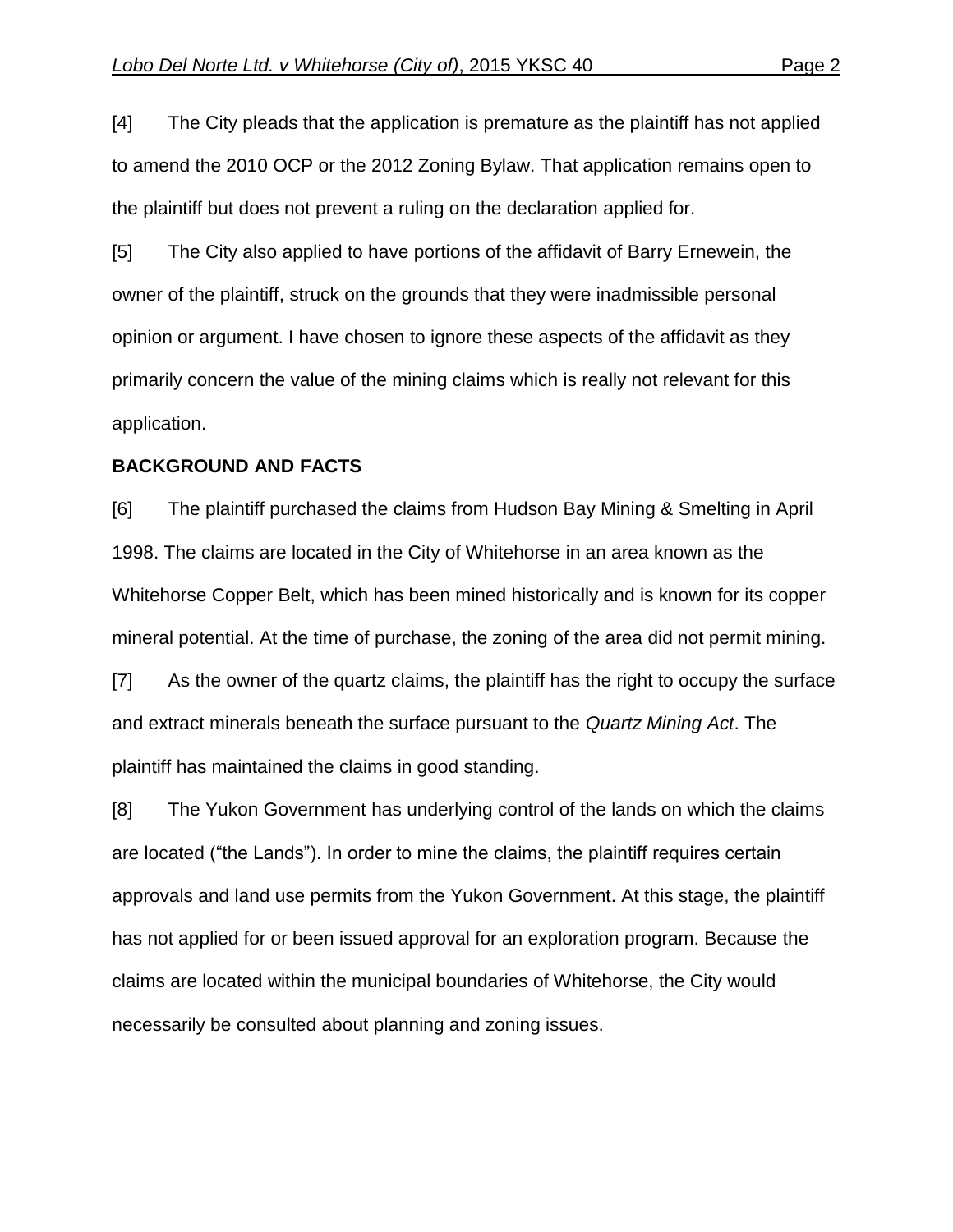[9] Under the *Municipal Act*, R.S.Y. 2002, c. 154, the City is required to adopt an Official Community Plan ("the OCP") which, among other things, addresses the future development and use of land in the City. The OCP sets out the City's broad policy objectives with respect to development and environmental protection. The policy objectives are implemented in a zoning bylaw that must be submitted to the Yukon Government for its approval. The zoning bylaw establishes detailed regulations for the permitted uses of specific areas of land. The 2012 Zoning Bylaw implemented the 2010 OCP.

[10] Since 1973, there have been six zoning bylaws that have applied to the Lands. None of the zoning bylaws have permitted mining or related activity on the Lands. While zoning designations have changed over the years, the permitted uses have consistently restricted development to ensure the Lands are maintained in a natural state, with some limited recreation and associated use being permitted.

[11] Under the 2012 Zoning Bylaw, the Lands were zoned as "Greenbelt", with the stated purpose of providing a zone for areas of public land that are typically left in a natural state and used primarily for buffers, walking trails and for unorganized or passive recreation.

[12] The principal permitted uses for the Lands under the 2012 Zoning Bylaw are community gardens and greenhouses, nature interpretation facilities and trails. Permitted secondary uses include accessory buildings or structures. Conditional uses include day-use areas, day-use cabins, outdoor participant recreation centres and parks.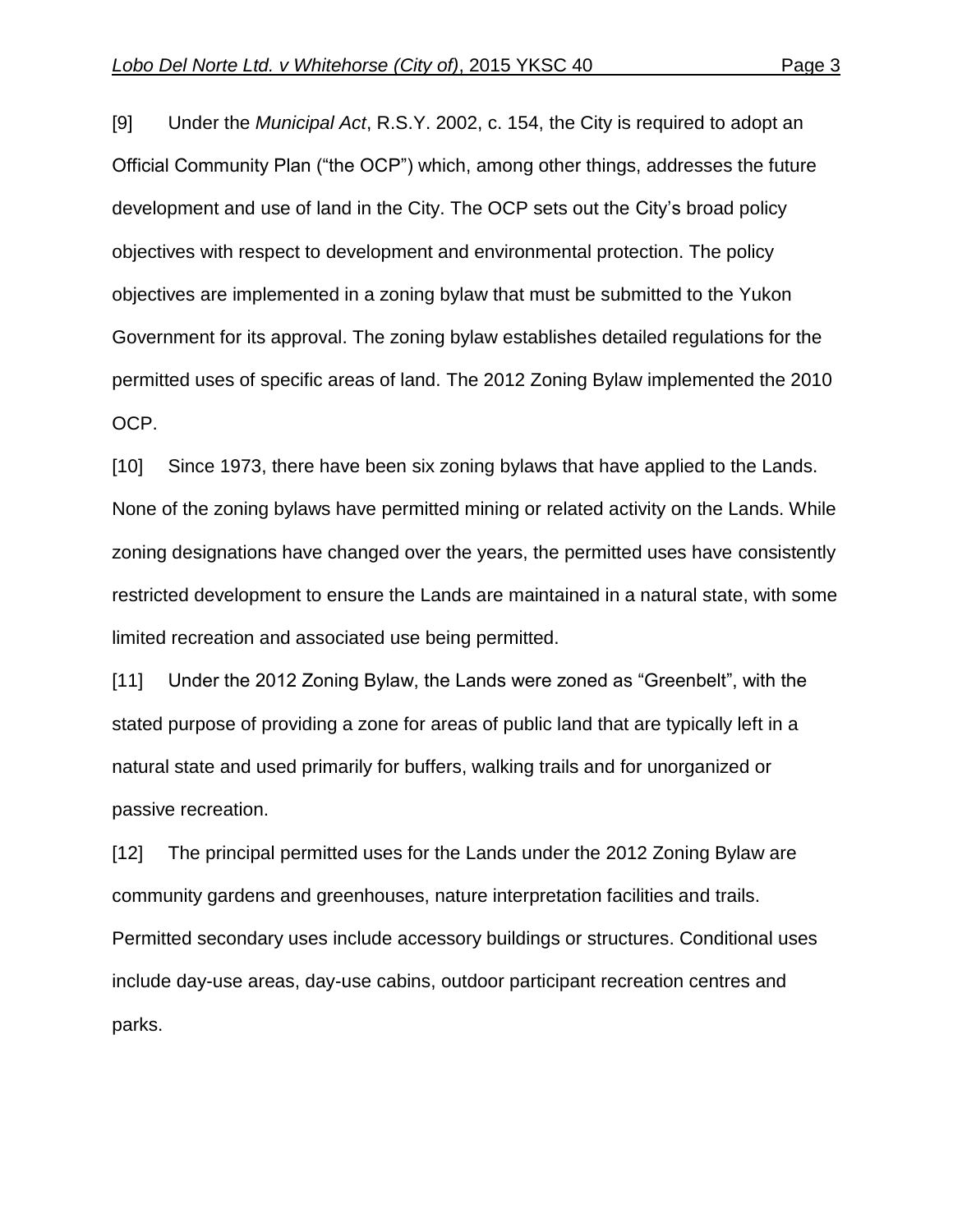[13] In the same manner as previous zoning bylaws, the 2012 Zoning Bylaw does not permit mining or other activity related to natural resources as a permitted or discretionary use of the Lands.

[14] Under the 2010 OCP, the City established a Green Space Network Plan in 2014 consisting of five park areas. One of the park areas, the Wolf Creek Park, includes the Lands. The park designation means that future land use decisions must be consistent with the objectives of the designation. It is also clear that the designation of a park in the OCP does not commit the City or any other government to undertake any project or plan in the OCP.

[15] The Regional Parks Plan has an online Frequently Asked Questions section which notes that those who hold mineral claims within park boundaries "have the legal right to exercise that mineral claim." In the view of the City, the rights of the holder of a mineral claim are not affected by the park designation, although the holder is required to comply with all zoning bylaws in exercising those rights. This may require the claim holder to apply for an amendment to permit certain mining activity.

[16] Although the long-term goal of the City is to obtain the ownership and management of the Lands as set out in the 2012 OCP, the City has no current proprietary interest in the Lands.

[17] In correspondence between the City and the plaintiff, the City has indicated that the plaintiff is required to apply to the City to amend the 2010 OCP and the 2012 Zoning Bylaw in order to conduct certain mining operations on the claims in the Lands.

[18] In 2012, in the course of the City's drafting of the 2012 Zoning Bylaw, the Yukon Government recommended that certain low-level exploration activities, including those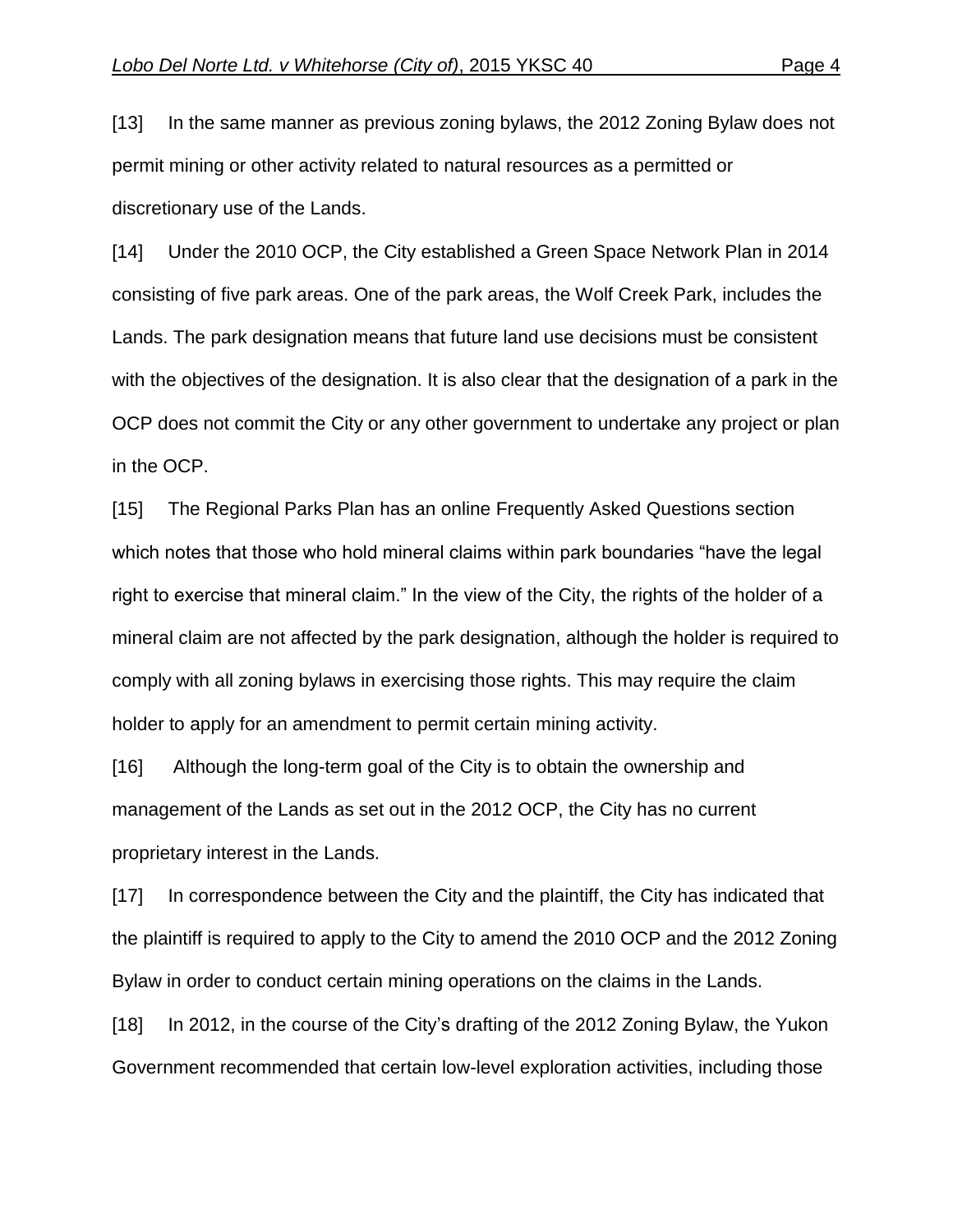designated as Class 1 activities under the *Quartz Mining Act* and *Quartz Mining Land Use Regulation*, O.I.C. 2003/64, be permitted without a re-zoning application from the City.

[19] Class 1 activities include construction of camps, storage of fuel, construction of lines, trenching, clearings and removal of vegetative mat.

[20] The City concedes that Class 1 activities do not meet the threshold of establishing a use or development and do not require a permit from the City under the 2012 Zoning Bylaw. The plaintiff has completed mineral assessments and states that it has performed drilling and geophysical work costing \$353,900.33 between April and August 2008.

[21] The City states that further mining activity beyond Class 1 activities requires an amendment to the 2010 OCP and the 2012 Zoning Bylaw. The plaintiff treats the City's position as a denial of its right to mine. The City also says that the plaintiff's claim for expropriation is premature as the plaintiff has not secured the required territorial permits and authorizations necessary for mining. I also add, although it has not been raised in this case, that a Class 2, 3 or 4 exploration program requires assessment under the *Yukon Environmental and Socio-Economic Assessment Act*, S.C. 2003, c. 7, a decision document from the Yukon Government allowing the project to proceed, a water license and a license under the *Quartz Mining Act*, S.C. 2003, c. 14.

[22] The City maintains that it has no intention of prohibiting or frustrating all mining activities within City boundaries. It has continued to permit mining activity that is away from residential areas, significant wildlife corridors or other areas with conflicting land uses. The City states that mining activity continues to be allowed under both the 2010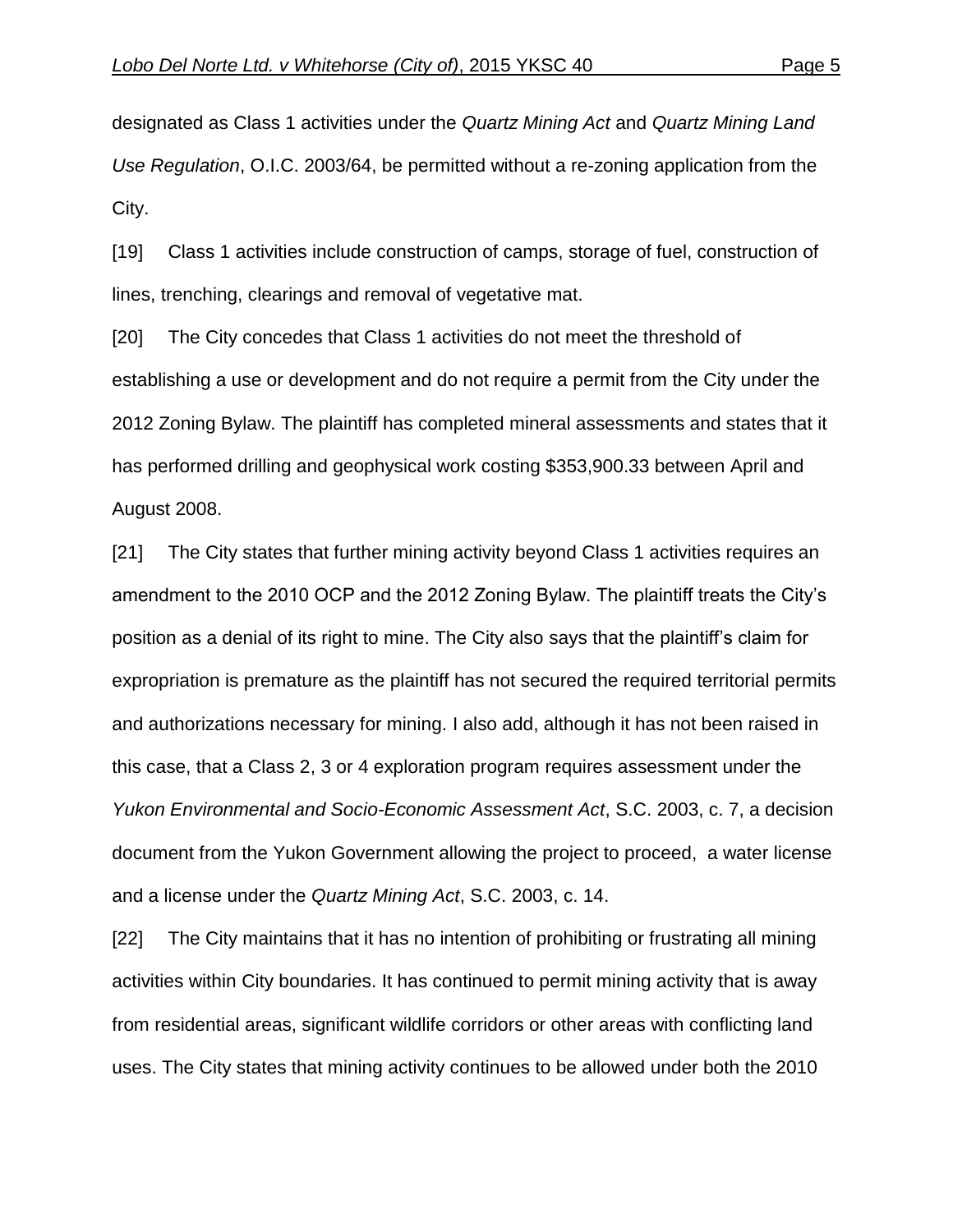OCP and 2012 Zoning Bylaw in areas designated as "Natural Resources" and "Heavy Industrial".

## **THE ISSUE**

[23] The issue before the Court is whether the City by virtue of the 2010 OCP and the 2012 Zoning Bylaw has expropriated or injuriously affected the plaintiff's rights to develop and extract minerals on its mineral claims on the Land.

## **ANALYSIS**

[24] The plaintiff claims that the following actions of the City have resulted in the *de facto* expropriation of the plaintiff's claims or the extinguishment of its contingent right to mine the claims:

- a) The establishment of the Wolf Creek Park by way of the 2010 OCP;
- b) The implementation of the Wolf Creek Park by way of the 2012 Zoning Bylaw and the 2014 Regional Parks Plan;
- c) The City's refusal to amend the 2010 OCP and the 2012 Zoning Bylaw to enable the plaintiff to mine its quartz claims; and
- d) The clear evidence that the City has no intention of amending the 2010 OCP and the 2012 Zoning Bylaw.

[25] I note that there is no evidence of (c) and (d) as there has been no amendment request filed by the plaintiff. Thus, I will proceed to analyze whether the establishment or implementation of the Wolf Creek Park via the 2010 OCP and the 2012 Zoning Bylaw has expropriated or injuriously affected the plaintiff's right to develop or extract minerals from its claims.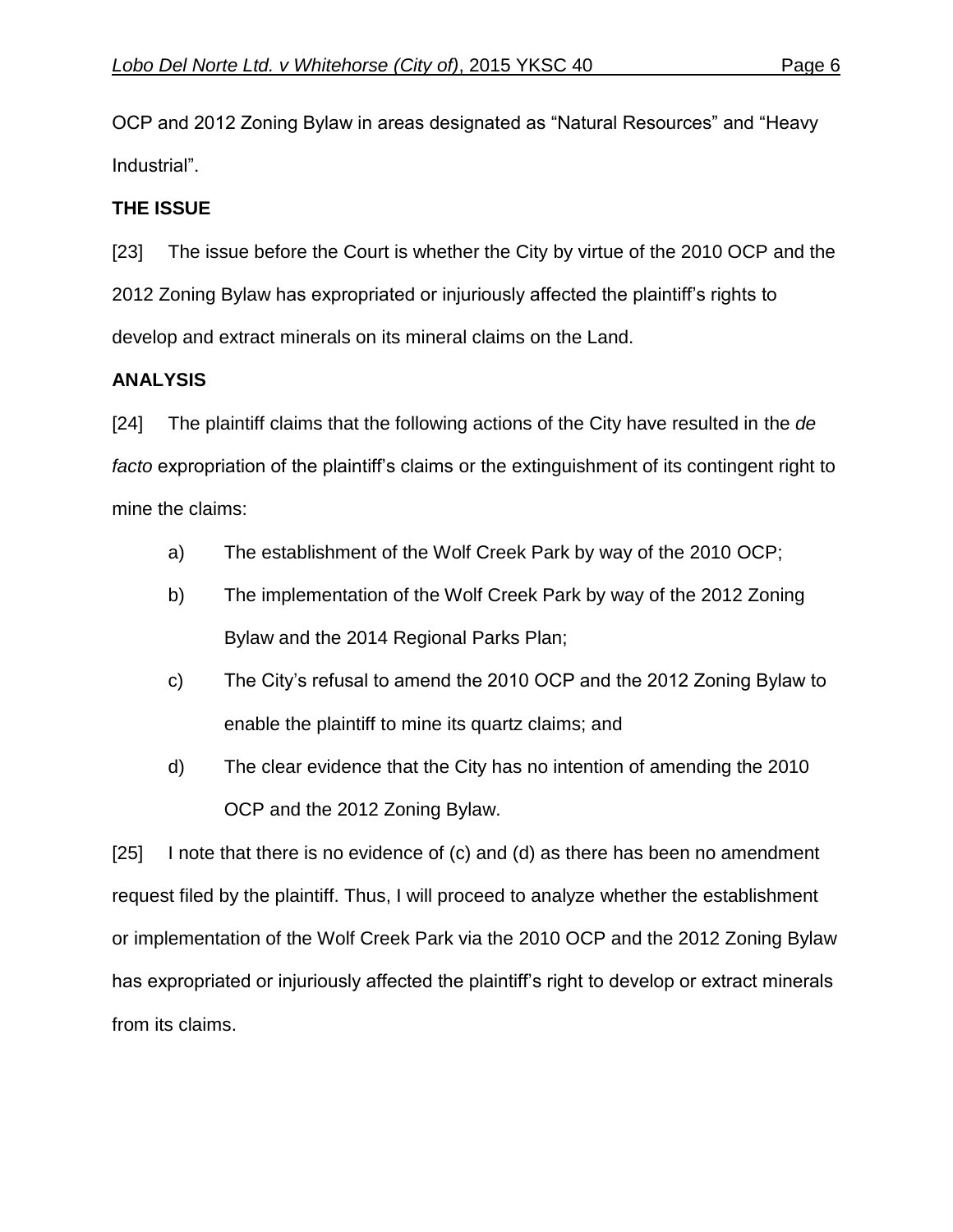## *De Facto* **Expropriation**

[26] The plaintiff is claiming that the 2010 OCP and 2012 Zoning Bylaw resulted in a *de facto* expropriation of the Lands. In *Nova Scotia (Attorney General) v. Mariner Real Estate Ltd.*, 1999 NSCA 98, Cromwell J.A., as he then was, addressed a similar claim in the context of provincial legislation that limited the uses of land owned by Mariner and the other plaintiffs. In *Mariner*, the lands had been designated as a beach under the *Beaches Act* and the Minister refused to grant residential building permits. Mariner claimed that its lands had in effect been expropriated and it was entitled to compensation.

[27] In *Mariner*, Cromwell J.A. stated, at para. 38, that the scope of claims of *de facto* expropriation are constrained by two governing principles:

- 1. Valid legislation or action taken lawfully with legislative authority may very significantly restrict an owner's enjoyment of private land; and
- 2. Courts may order compensation for such restriction only when authorized to do so by legislation.

[28] For *de facto* expropriation to be made out, there must be a confiscation or removal of virtually all the aggregated incidents of ownership or all reasonable private uses (*Mariner*, paras. 48 and 49). Interference short of this can give rise to a claim for injurious affection where that is specifically contemplated by legislation.

[29] The plaintiff acknowledges that the 2010 OCP and 2012 Zoning Bylaw are valid municipal instruments enacted within the City's jurisdiction. That leaves only the question of whether the effect of the City's regulation has resulted in the taking or expropriation of the plaintiff's claims.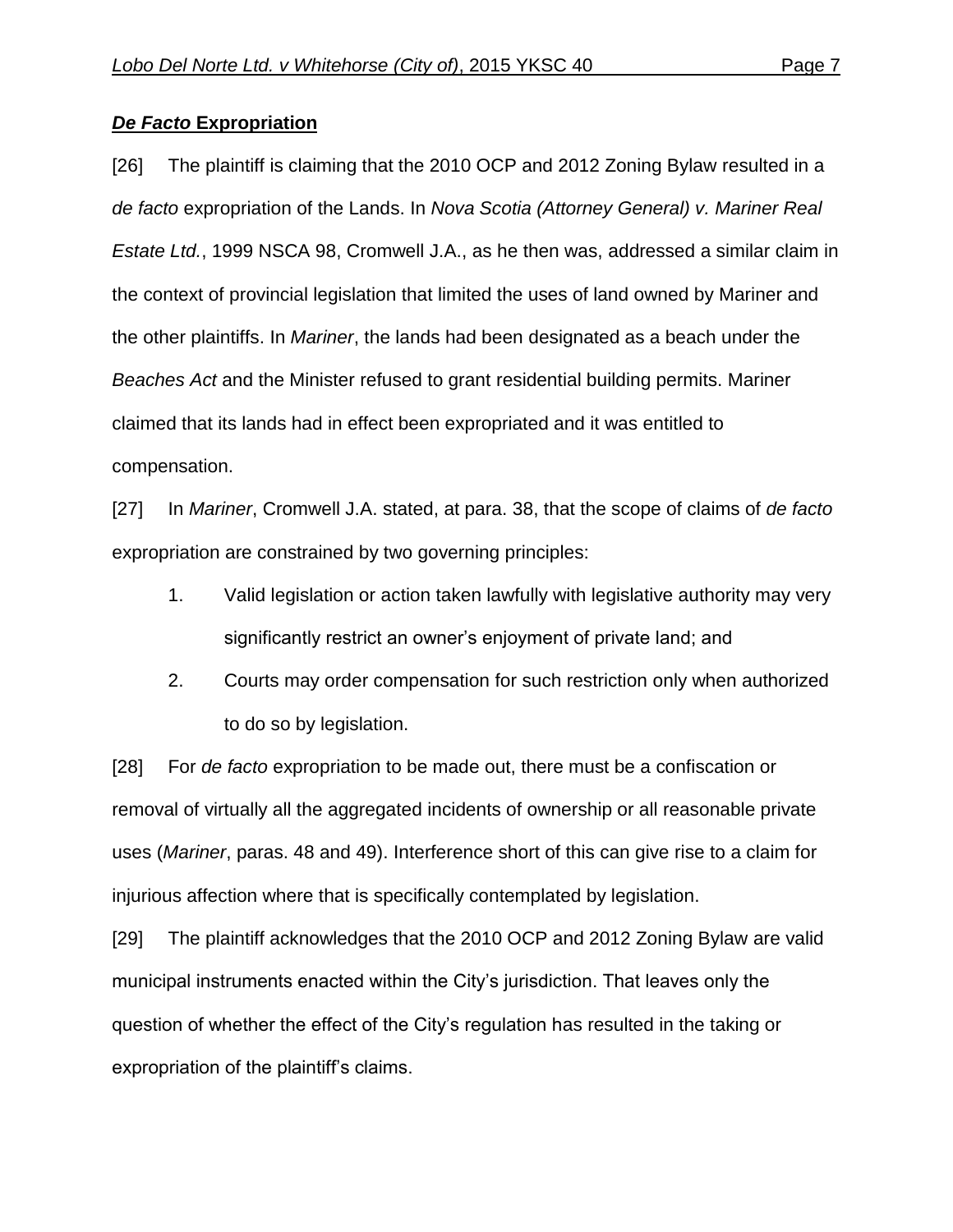[30] At para. 42 of *Mariner*, Cromwell J.A. cited with approval *The Law of* 

*Expropriation in Canada*, (2nd, 1992) at pp. 22 – 23, where E.C.E.Todd states:

… By the imposition, removal or alteration of land use controls a public authority may dramatically increase, or decrease, the value of land by changing the permitted uses which may be made of it. In such a case, in the absence of express statutory provision to the contrary an owner is not entitled to compensation or any other remedy notwithstanding that subdivision approval or rezoning is refused or development is blocked or frozen pursuant to statutory planning powers in order, for example, to facilitate the future acquisition of the land for public purposes. "Ordinarily, in this country, the United States and the United Kingdom, compensation does not follow zoning either up or down ... (but) a taker may not, through the device of zoning, depress the value of property as a prelude to compulsory taking of the property for a public purpose. (my emphasis)

[31] As Cromwell J.A. states at para. 42, " extensive and restrictive land use

regulation … has, almost without exception, been found not to constitute compensable

expropriation."

[32] Cromwell J.A. goes on to explain at para. 49:

Considerations of a claim of de facto expropriation must recognize that the effect of the particular regulation must be compared with reasonable use of the lands in modern Canada, not with their use as if they were in some imaginary state of nature unconstrained by regulation. In modern Canada, extensive land use regulation is the norm and it should not be assumed that ownership carries with it any exemption from such regulation. As stated in Belfast, there is a distinction between the numerous "rights" (or the "bundle of rights") associated with ownership and ownership itself. The "rights" of ownership and the concept of reasonable use of the land include regulation in the public interest falling short of what the Australian cases have called deprivation of the reality of proprietorship: see e.g. Newcrest Mining (W.A.) Ltd. v. The Commonwealth of Australia, [1996-1997] 190 C.L.R. 513 at p. 633. In other words, what is, in form, regulation will be held to be expropriation only when virtually all of the aggregated incidents of ownership have been taken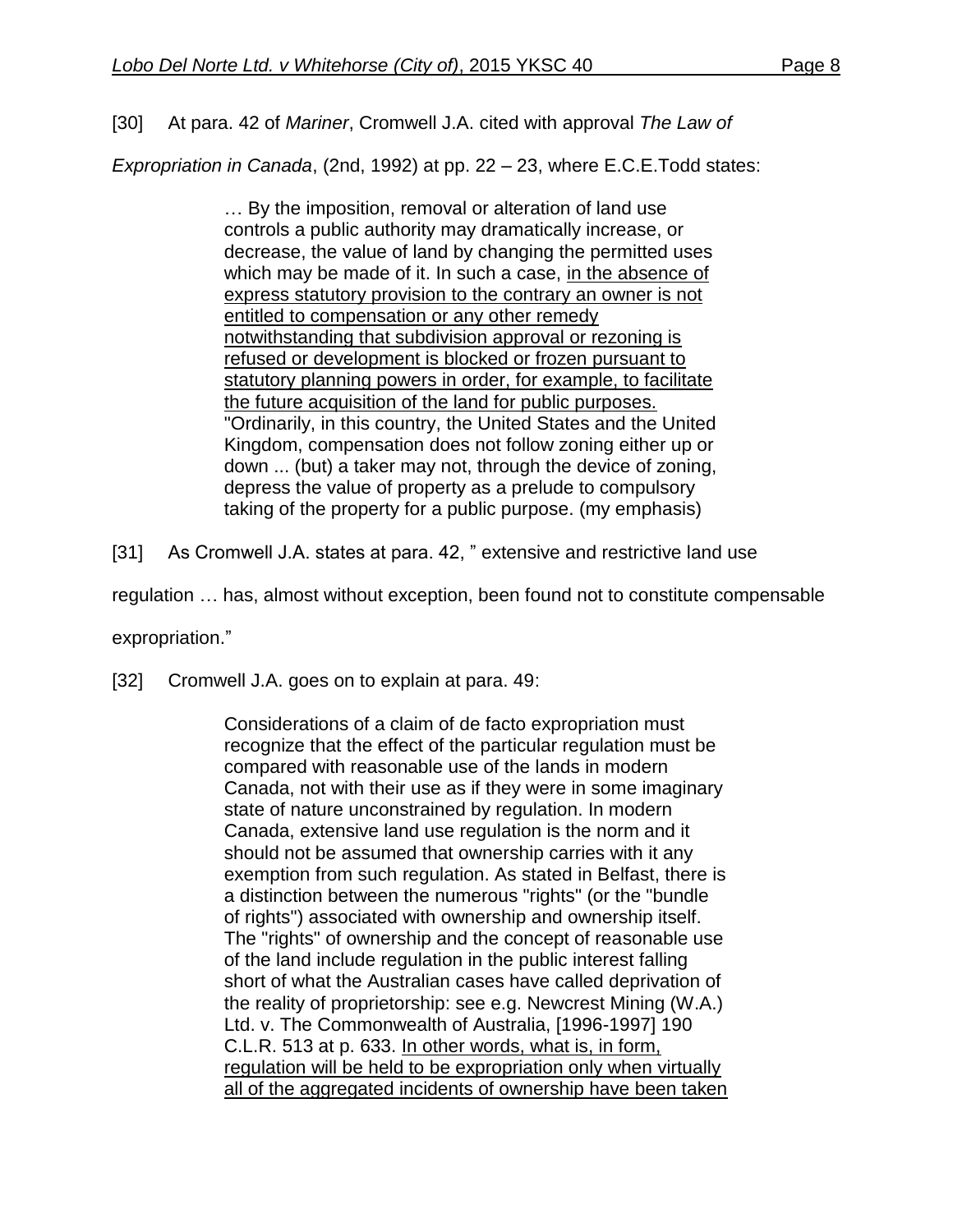away. The extent of this bundle of rights of ownership must be assessed, not only in relation to the land's potential highest and best use, but having regard to the nature of the land and the range of reasonable uses to which it has actually been put. It seems to me there is a significant difference in this regard between, for example, environmentally fragile dune land which, by its nature, is not particularly well-suited for residential development and which has long been used for primarily recreational purposes and a lot in a residential subdivision for which the most reasonable use is for residential construction. (my emphasis)

[33] The plaintiff relies upon *British Columbia v Tener*, [1985] 1 S.C.R. 533. In that case, the court considered whether the owner of a mineral claim in a provincial park was entitled to compensation after being refused a permit to develop his claims.

[34] In *Tener,* the Crown granted the claims in question to the owner in 1937 before

reserving and setting aside land for a provincial park in 1939. The establishment of the

park did not take away the mineral claims and the owners were left with their rights

intact.

[35] In 1973, a section was added to the *Mineral Act*, requiring anyone exploring for or producing minerals to be authorized by a permit. A letter in 1978 advised the claim owner that no new exploration or development work may be authorized in a provincial park. In the specific circumstances of that case, the claim owners were entitled to compensation, not because of the creation of the park, but rather because of the letter refusing access for any purpose connected with the claims.

[36] In *Mariner*, Cromwell J.A., at para. 51, interpreted *Tener* as follows:

In my opinion, where a regulatory regime is imposed on land, its actual application in the specific case must be examined, not the potential, but as yet unexploited, range of possible regulation which is authorized. This point is demonstrated by the Tener case. The Court was clear in that case that the taking occurred as a result of the denial of the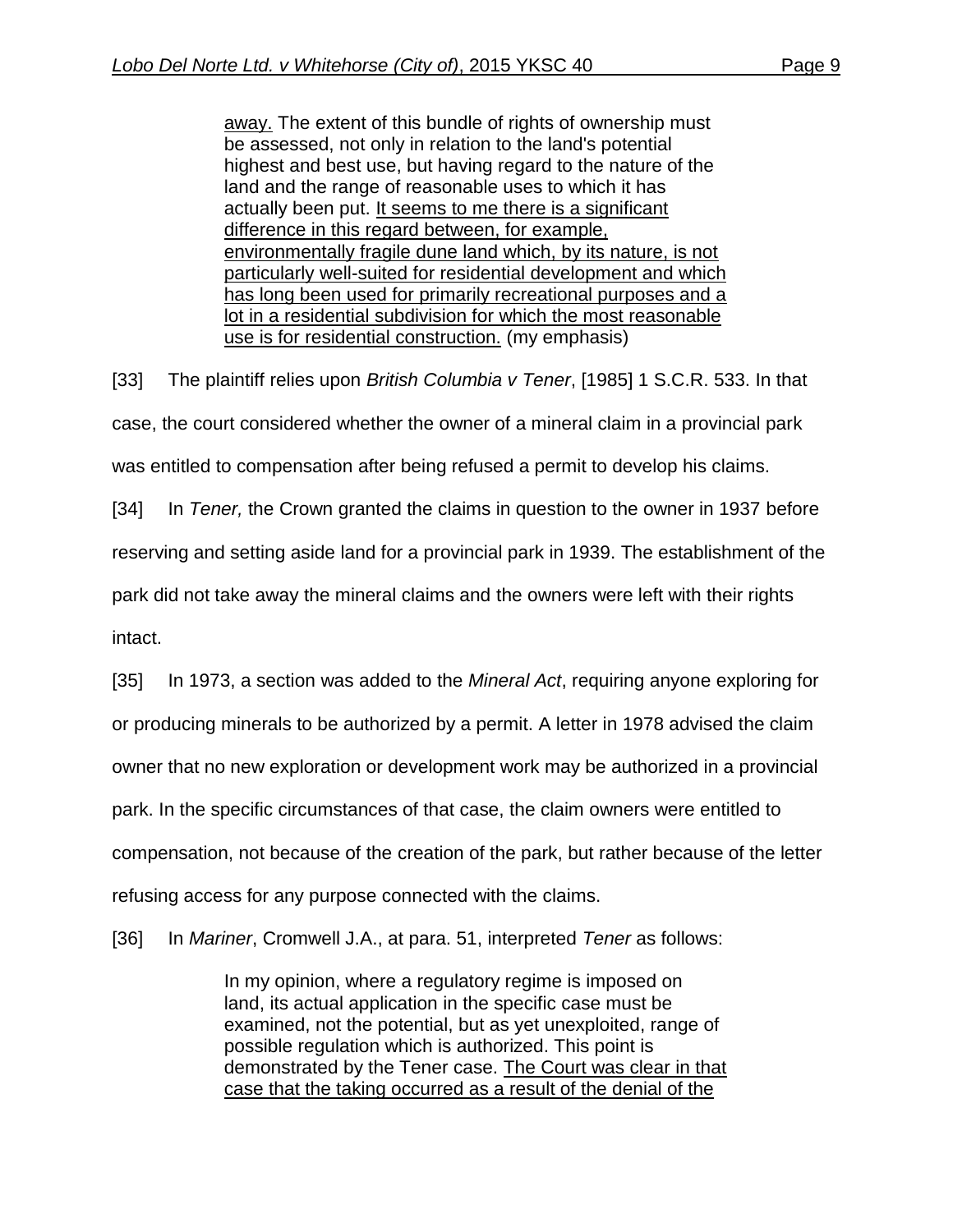## permit, not by the designation under the Park Act which required the permit to be obtained. (my emphasis)

[37] Cromwell J.A. explains the distinction between a designation and a refusal of

permission to develop in para. 53 as follows:

The declaration sought and granted by the trial judge in this case was that the designation of the lands pursuant to the Beaches Act constituted an expropriation within the meaning of the Expropriation Act. In my opinion, this was an error. While the act of designation imposes on the respondents' lands a regulatory regime, that does not, of itself, constitute an expropriation. One of the respondents' main complaints is that they were refused permission to build dwellings on the lands. That refusal was not an inevitable consequence of the designation of the lands as a beach, but flowed from the refusal by the Minister of permission required to develop the lands pursuant to s. 6 of the Regulations. If permission to build had been granted, would the designation have effected a de facto expropriation? The answer, I think, is selfevidently no. It was not, therefore, the designation alone that was crucial, but the designation in combination with the refusal of permission to develop the lands by building dwellings. (my emphasis)

[38] Cromwell J.A. also observed at para. 94 that in *Tener,* the Crown both granted the mineral interest and acquired the reversion of the mineral interest. Thus, the effect of the regulatory regime was not only to extinguish the mineral rights of the respondent but also to re-vest them in the Crown. In other words, the Crown had entirely derogated from its grant of a mineral interest.

[39] There is a further distinction between *Tener* and *Mariner* and the case at bar. In both of those cases, it was the Crown that granted the mining right and the Crown that took the right away. In the case at bar, the Yukon Government, although responsible for granting the mining interest, is not the expropriating authority and did not re-acquire this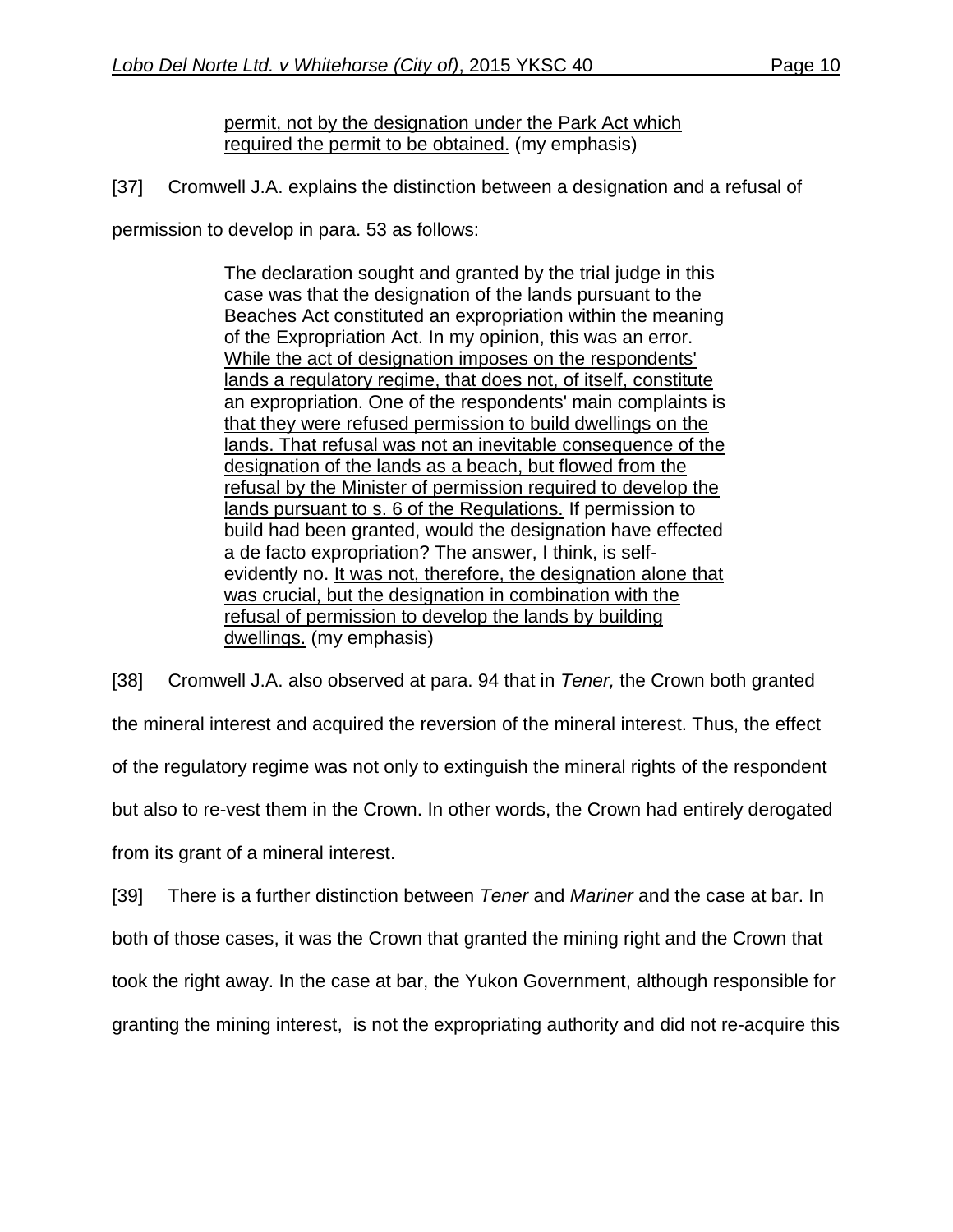mineral interest as a result of the City's zoning legislation. Neither has the City acquired an interest in the minerals.

[40] Here, the City has planned and regulated but the City neither granted the mineral rights nor derogated from them. The plaintiff submits that this distinction is only "superficially significant" as it is the effect of regulation that the courts consider. With respect, I disagree with that characterization because Cromwell J.A. was clear that regulation will only be held to expropriation when "all the aggregated incidents of ownership have been taken away". That is simply not the case with the 2010 OCP or the 2012 Zoning Bylaw. The property interest in the minerals continues to vest with the plaintiff.

[41] Finally, in *Tener,* it was the unequivocal refusal of the provincial government to consider authorizing new exploration or development that constituted the expropriation, rather than the legislation that required authorization before activities were undertaken. That is not the situation here. In this case, the City has a process for amending its Zoning Bylaw and the plaintiff has not made the necessary applications to engage with it. Although it submits that any such application is bound to fail, that is an untested assertion. As well, Yukon Government has the authority to permit mining. The plaintiff has not applied for any mining permits nor has it included the Yukon Government as a party to this action. In my view, the plaintiff has not established that it has been denied permission to mine, and it cannot be found that the City has expropriated the right. It is not at all clear that the plaintiff's rights in the Lands have been completely confiscated or taken away, given that the plaintiff has not followed through with an attempt to exercise them.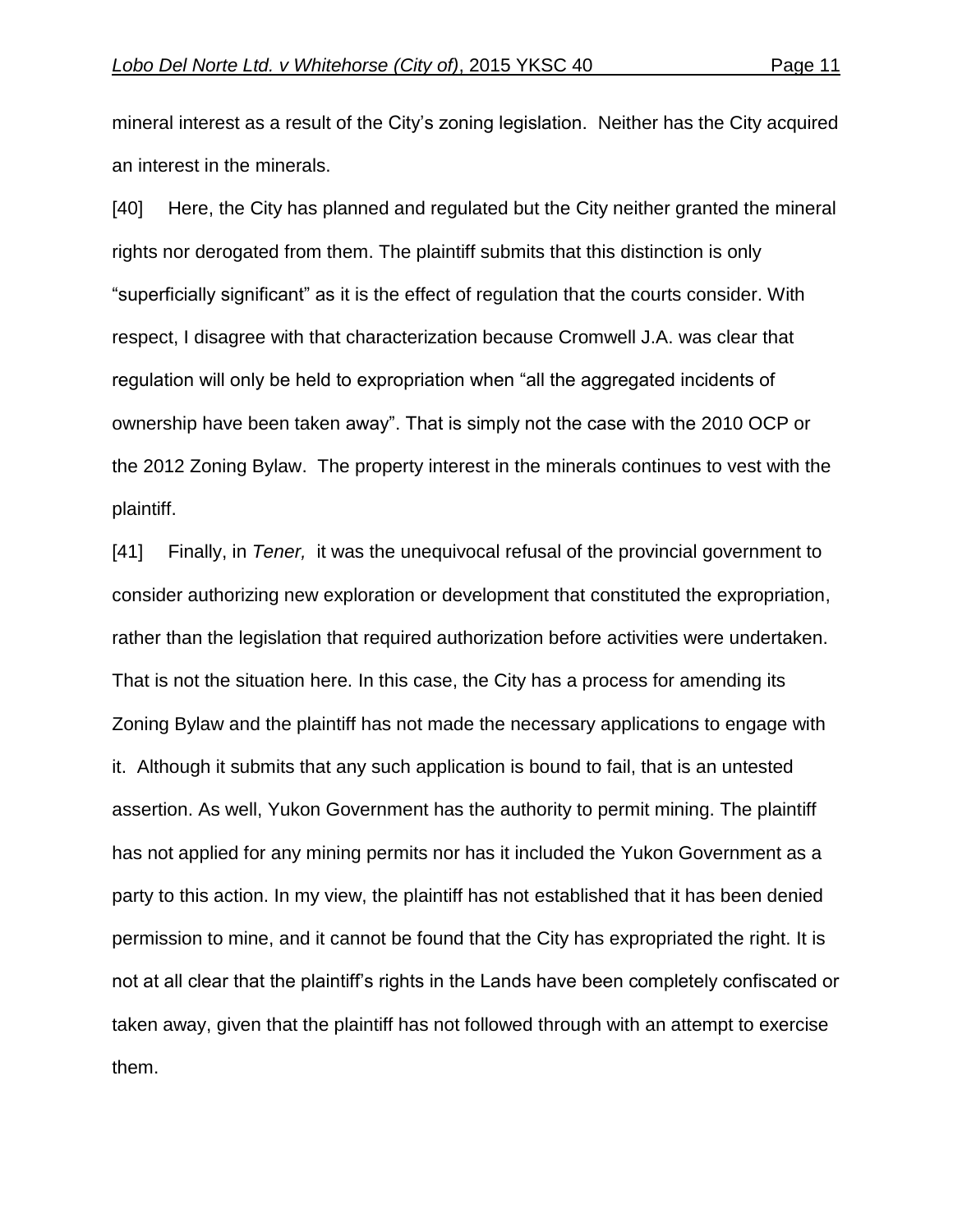## **Injurious Affection**

[42] In the alternative, the plaintiff claims compensation for injurious affection by way of the *Expropriation Act*, R.S.Y. 2002, c. 81 which provides in ss. 2(2) and 7 for compensation from an expropriating authority for injurious affection of land.

[43] The test for determining whether there has been an injurious affection of land where there has been no taking is set out in both *Tener* in the British Columbia Court of Appeal and *Petro Canada Inc. v Vancouver (City of)* (1996), 82 B.C.A.C. 299 as follows:

- 1. The damage must result from an act rendered lawful by statutory powers of the person performing such act;
- 2. The damage must be such as would have been actionable under the common law, but for the statutory powers;
- 3. The damage must be an injury to the land itself and not a person injury or an injury to business or trade;
- 4. The damage must be occasioned by the construction of the public work, not by its user.

[44] While the test may have been met in the *Tener* case as a result of the deprivation of the right of access and the use and possession of the surface of the claims, there has been no factual deprivation of the right of access, use and possession of the claims in the case at bar.

[45] In my view, the analysis of Cromwell J.A. in *Mariner* applies equally to injurious affection. Expropriation is the taking of all the aggregated incidents of ownership. Similarly, injurious affection involves damage or a taking away of some of the incidents of ownership. The 2010 OCP and the 2012 Zoning Bylaw do not take away any incident